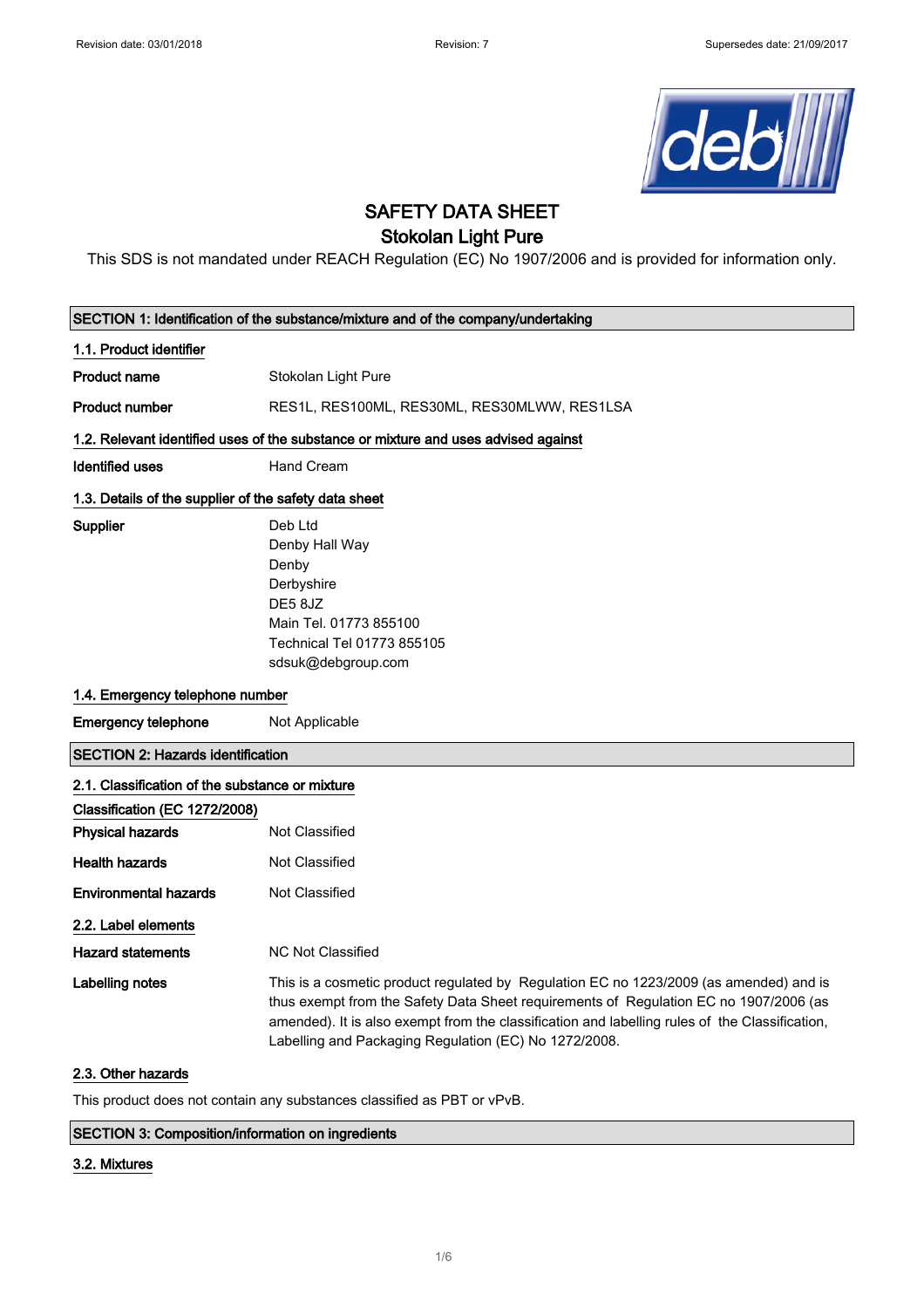## INCI Aqua

Dicaprylyl Ether Cetearyl Alcohol Acrylates Copolymer Glycerin Ceteareth-20 Phenoxyethanol Butyrospermum Parkii (Shea Butter) Diazolidinyl Urea Titanium Dioxide Allantoin Sodium Hydroxide Tetrasodium Iminodisuccinate

#### SECTION 4: First aid measures

| 4.1. Description of first aid measures                                          |                                                                                                                                                                      |  |
|---------------------------------------------------------------------------------|----------------------------------------------------------------------------------------------------------------------------------------------------------------------|--|
| Inhalation                                                                      | Not relevant. Unlikely route of exposure as the product does not contain volatile substances.                                                                        |  |
| Ingestion                                                                       | Rinse mouth thoroughly with water. Get medical attention if any discomfort continues.                                                                                |  |
| Skin contact                                                                    | Not relevant.                                                                                                                                                        |  |
| Eye contact                                                                     | Remove any contact lenses and open eyelids wide apart. Continue to rinse for at least 15<br>minutes. Get medical attention promptly if symptoms occur after washing. |  |
|                                                                                 | 4.2. Most important symptoms and effects, both acute and delayed                                                                                                     |  |
| Inhalation                                                                      | No specific symptoms known.                                                                                                                                          |  |
| Ingestion                                                                       | No specific symptoms known.                                                                                                                                          |  |
| Skin contact                                                                    | No specific symptoms known.                                                                                                                                          |  |
| Eye contact                                                                     | May cause temporary eye irritation.                                                                                                                                  |  |
| 4.3. Indication of any immediate medical attention and special treatment needed |                                                                                                                                                                      |  |
| Notes for the doctor                                                            | No specific recommendations.                                                                                                                                         |  |
| <b>SECTION 5: Firefighting measures</b>                                         |                                                                                                                                                                      |  |
| 5.1. Extinguishing media                                                        |                                                                                                                                                                      |  |
| Suitable extinguishing media                                                    | The product is not flammable. Use fire-extinguishing media suitable for the surrounding fire.                                                                        |  |
| 5.2. Special hazards arising from the substance or mixture                      |                                                                                                                                                                      |  |
| <b>Hazardous combustion</b><br>products                                         | No known hazardous decomposition products.                                                                                                                           |  |
| 5.3. Advice for firefighters                                                    |                                                                                                                                                                      |  |
| Protective actions during<br>firefighting                                       | No specific firefighting precautions known.                                                                                                                          |  |
| <b>SECTION 6: Accidental release measures</b>                                   |                                                                                                                                                                      |  |
| 6.1. Personal precautions, protective equipment and emergency procedures        |                                                                                                                                                                      |  |
| <b>Personal precautions</b>                                                     | Avoid contact with eyes.                                                                                                                                             |  |
| 6.2. Environmental precautions                                                  |                                                                                                                                                                      |  |

Environmental precautions Not considered to be a significant hazard due to the small quantities used.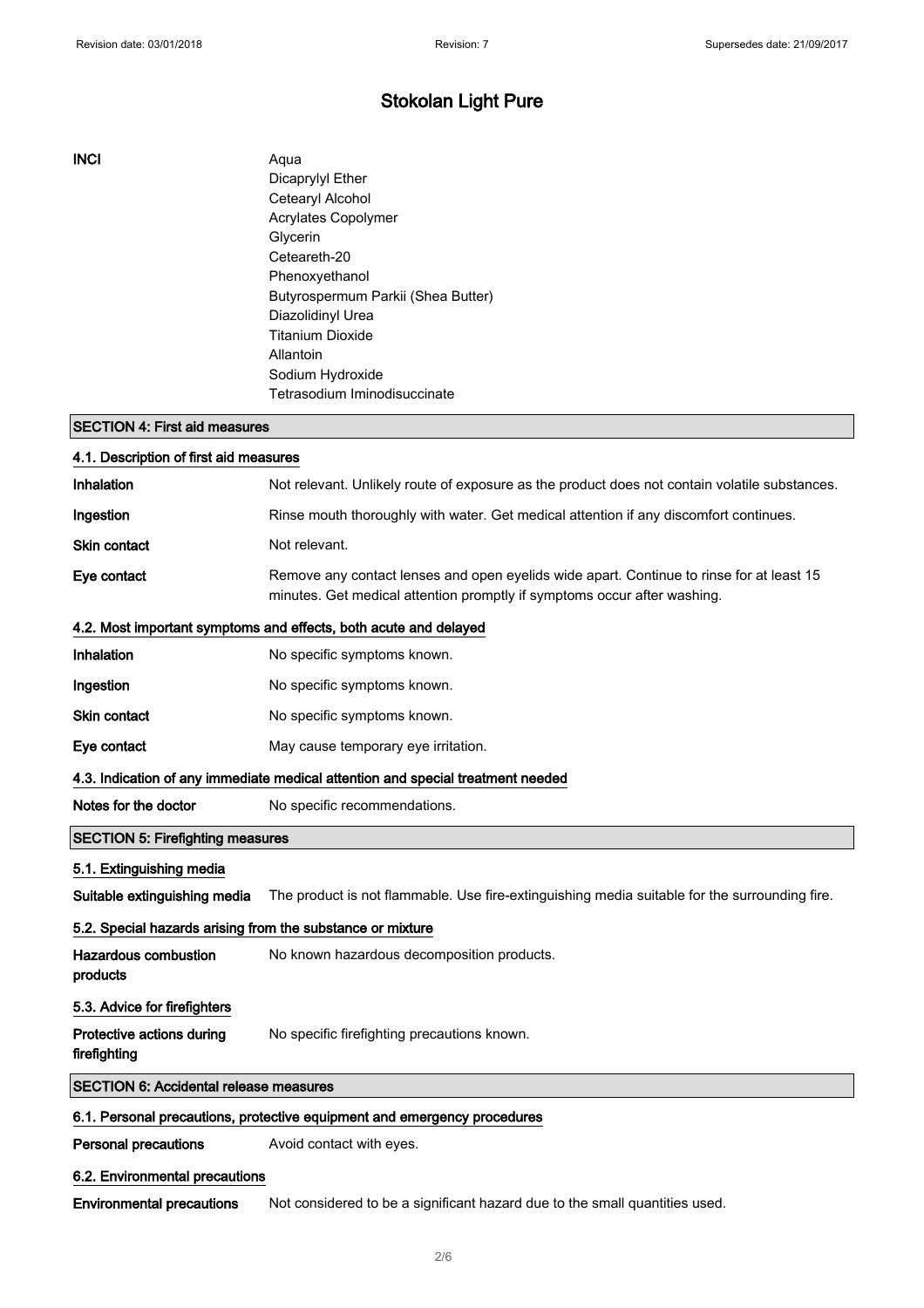| 6.3. Methods and material for containment and cleaning up  |                                                                                                                                                                                                                                                  |  |  |
|------------------------------------------------------------|--------------------------------------------------------------------------------------------------------------------------------------------------------------------------------------------------------------------------------------------------|--|--|
| Methods for cleaning up                                    | Flush away spillage with plenty of water. Avoid contamination of ponds or watercourses with<br>washing down water. Absorb spillage with non-combustible, absorbent material. Do not<br>discharge into drains or watercourses or onto the ground. |  |  |
| 6.4. Reference to other sections                           |                                                                                                                                                                                                                                                  |  |  |
| Reference to other sections                                | For waste disposal, see Section 13.                                                                                                                                                                                                              |  |  |
| <b>SECTION 7: Handling and storage</b>                     |                                                                                                                                                                                                                                                  |  |  |
| 7.1. Precautions for safe handling                         |                                                                                                                                                                                                                                                  |  |  |
| <b>Usage precautions</b>                                   | Avoid contact with eyes.                                                                                                                                                                                                                         |  |  |
|                                                            | 7.2. Conditions for safe storage, including any incompatibilities                                                                                                                                                                                |  |  |
| <b>Storage precautions</b>                                 | Stable at normal ambient temperatures.                                                                                                                                                                                                           |  |  |
| 7.3. Specific end use(s)                                   |                                                                                                                                                                                                                                                  |  |  |
| Specific end use(s)                                        | The identified uses for this product are detailed in Section 1.2.                                                                                                                                                                                |  |  |
| <b>SECTION 8: Exposure Controls/personal protection</b>    |                                                                                                                                                                                                                                                  |  |  |
| 8.1. Control parameters                                    |                                                                                                                                                                                                                                                  |  |  |
| Ingredient comments                                        | None.                                                                                                                                                                                                                                            |  |  |
| 8.2. Exposure controls                                     |                                                                                                                                                                                                                                                  |  |  |
| Appropriate engineering<br>controls                        | Not relevant.                                                                                                                                                                                                                                    |  |  |
| Eye/face protection                                        | Not relevant.                                                                                                                                                                                                                                    |  |  |
| Hygiene measures                                           | 18.3 C/ 65.0 F                                                                                                                                                                                                                                   |  |  |
| <b>Respiratory protection</b>                              | No specific recommendations.                                                                                                                                                                                                                     |  |  |
| <b>SECTION 9: Physical and Chemical Properties</b>         |                                                                                                                                                                                                                                                  |  |  |
| 9.1. Information on basic physical and chemical properties |                                                                                                                                                                                                                                                  |  |  |
| Appearance                                                 | Viscous liquid.                                                                                                                                                                                                                                  |  |  |
| Colour                                                     | White.                                                                                                                                                                                                                                           |  |  |
| Odour                                                      | Characteristic.                                                                                                                                                                                                                                  |  |  |
| pH                                                         | pH (concentrated solution): 6.0-7.5                                                                                                                                                                                                              |  |  |
| 9.2. Other information                                     |                                                                                                                                                                                                                                                  |  |  |
| Other information                                          | None.                                                                                                                                                                                                                                            |  |  |
| <b>SECTION 10: Stability and reactivity</b>                |                                                                                                                                                                                                                                                  |  |  |
| 10.1. Reactivity                                           |                                                                                                                                                                                                                                                  |  |  |
| Reactivity                                                 | There are no known reactivity hazards associated with this product.                                                                                                                                                                              |  |  |
| 10.2. Chemical stability                                   |                                                                                                                                                                                                                                                  |  |  |
| <b>Stability</b>                                           | Stable at normal ambient temperatures.                                                                                                                                                                                                           |  |  |
| 10.3. Possibility of hazardous reactions                   |                                                                                                                                                                                                                                                  |  |  |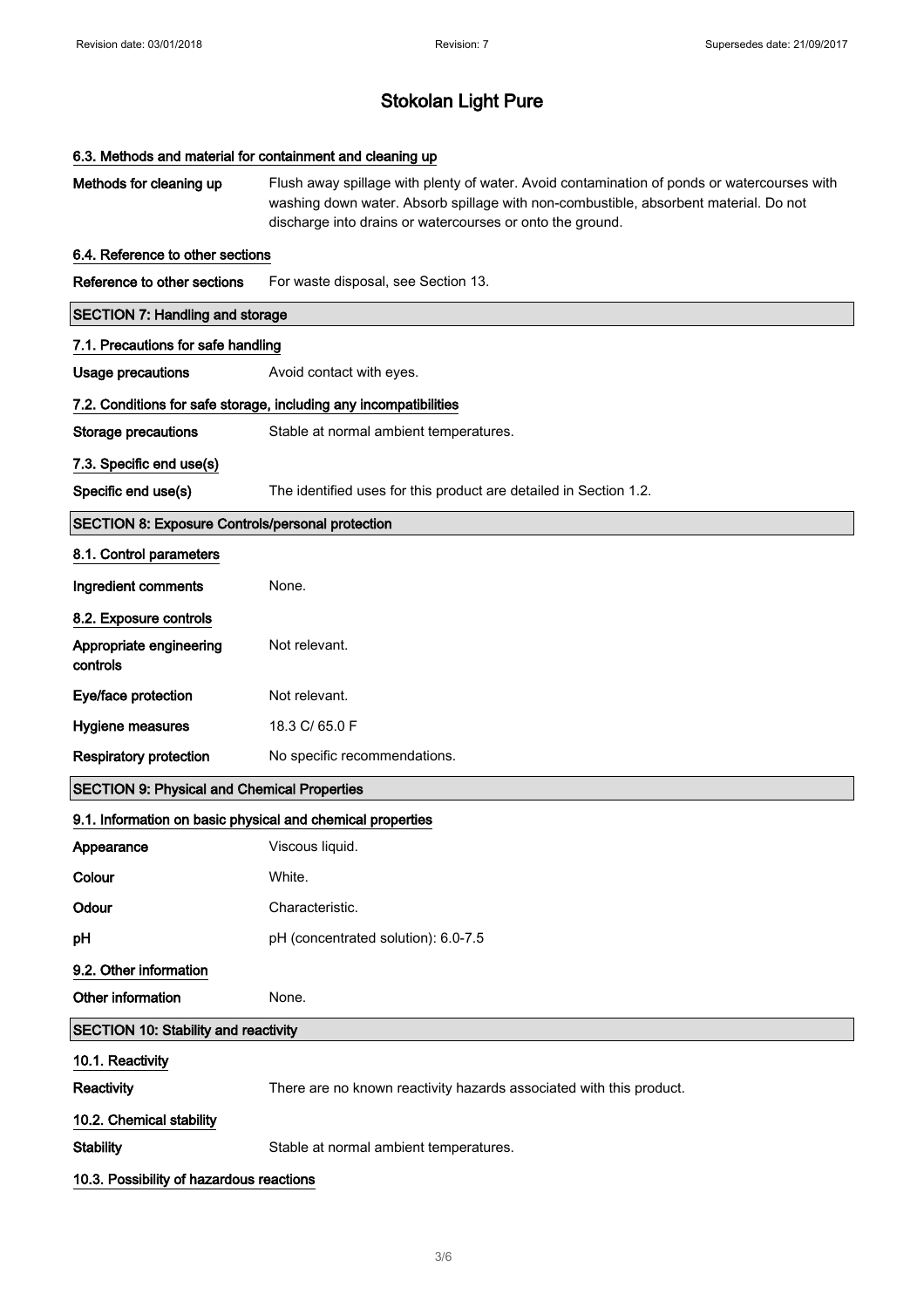| Possibility of hazardous<br>reactions        | None known.                                                                                                                                                                                                                                                                                                                                                                                                                                                                           |  |
|----------------------------------------------|---------------------------------------------------------------------------------------------------------------------------------------------------------------------------------------------------------------------------------------------------------------------------------------------------------------------------------------------------------------------------------------------------------------------------------------------------------------------------------------|--|
| 10.4. Conditions to avoid                    |                                                                                                                                                                                                                                                                                                                                                                                                                                                                                       |  |
| <b>Conditions to avoid</b>                   | There are no known conditions that are likely to result in a hazardous situation.                                                                                                                                                                                                                                                                                                                                                                                                     |  |
| 10.5. Incompatible materials                 |                                                                                                                                                                                                                                                                                                                                                                                                                                                                                       |  |
| Materials to avoid                           | No specific material or group of materials is likely to react with the product to produce a<br>hazardous situation.                                                                                                                                                                                                                                                                                                                                                                   |  |
| 10.6. Hazardous decomposition products       |                                                                                                                                                                                                                                                                                                                                                                                                                                                                                       |  |
| Hazardous decomposition<br>products          | Does not decompose when used and stored as recommended.                                                                                                                                                                                                                                                                                                                                                                                                                               |  |
| <b>SECTION 11: Toxicological information</b> |                                                                                                                                                                                                                                                                                                                                                                                                                                                                                       |  |
| 11.1. Information on toxicological effects   |                                                                                                                                                                                                                                                                                                                                                                                                                                                                                       |  |
| <b>General information</b>                   | A qualified toxicologist has evaluated and approved this product by conducting a Product<br>Safety Assessment as per the Cosmetic Regulation n EC no 1223/2009 (as amended).<br>Based on knowledge of the properties of the components, adverse effects on human health<br>are not to be expected in normal use. Customer complaint data demonstrates the product to<br>be completely harmless to the skin. The 48h Single Patch Test results show the product to be<br>non-irritant. |  |
| Inhalation                                   | No specific health hazards known.                                                                                                                                                                                                                                                                                                                                                                                                                                                     |  |
| Ingestion                                    | May cause discomfort if swallowed.                                                                                                                                                                                                                                                                                                                                                                                                                                                    |  |
| <b>Skin contact</b>                          | Skin irritation should not occur when used as recommended.                                                                                                                                                                                                                                                                                                                                                                                                                            |  |
| Eye contact                                  | May cause temporary eye irritation.                                                                                                                                                                                                                                                                                                                                                                                                                                                   |  |
| <b>SECTION 12: Ecological Information</b>    |                                                                                                                                                                                                                                                                                                                                                                                                                                                                                       |  |
| Ecotoxicity                                  | Not regarded as dangerous for the environment.                                                                                                                                                                                                                                                                                                                                                                                                                                        |  |
| 12.1. Toxicity                               |                                                                                                                                                                                                                                                                                                                                                                                                                                                                                       |  |
| 12.2. Persistence and degradability          |                                                                                                                                                                                                                                                                                                                                                                                                                                                                                       |  |
| Persistence and degradability                | The surfactant(s) contained in this product complies(comply) with the biodegradability criteria<br>as laid down in Regulation (EC) No. 648/2004 on detergents. Data to support this assertion<br>are held at the disposal of the competent authorities of the Member States and will be made<br>available to them at their direct request, or at the request of a detergent manufacturer.                                                                                             |  |
| 12.3. Bioaccumulative potential              |                                                                                                                                                                                                                                                                                                                                                                                                                                                                                       |  |
| <b>Bioaccumulative potential</b>             | No data available on bioaccumulation.                                                                                                                                                                                                                                                                                                                                                                                                                                                 |  |
| 12.4. Mobility in soil                       |                                                                                                                                                                                                                                                                                                                                                                                                                                                                                       |  |
| <b>Mobility</b>                              | The product is soluble in water.                                                                                                                                                                                                                                                                                                                                                                                                                                                      |  |
| 12.5. Results of PBT and vPvB assessment     |                                                                                                                                                                                                                                                                                                                                                                                                                                                                                       |  |
| Results of PBT and vPvB<br>assessment        | This product does not contain any substances classified as PBT or vPvB.                                                                                                                                                                                                                                                                                                                                                                                                               |  |

12.6. Other adverse effects

Other adverse effects None known.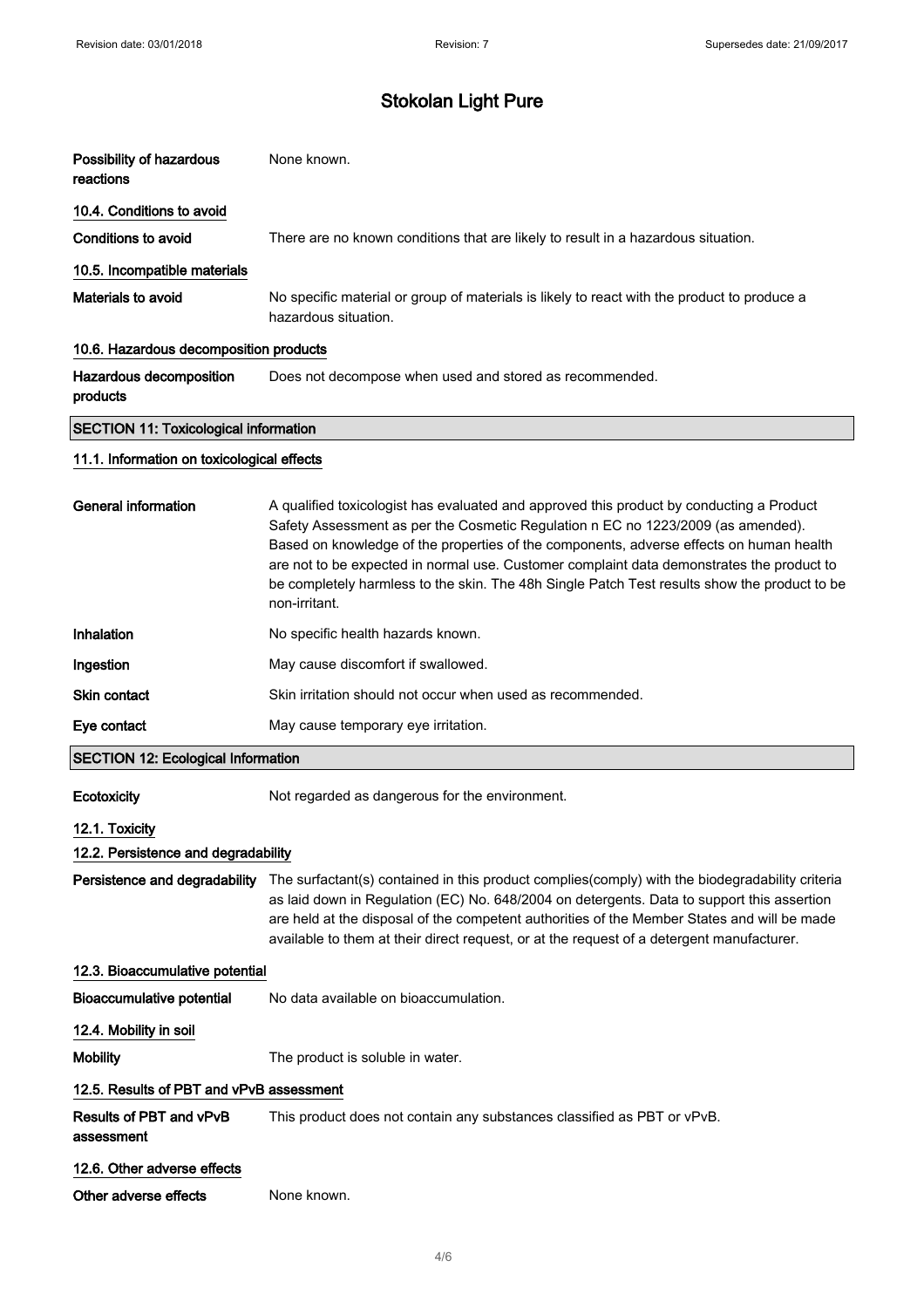#### SECTION 13: Disposal considerations

| 13.1. Waste treatment methods |                                                                                                                                                                             |
|-------------------------------|-----------------------------------------------------------------------------------------------------------------------------------------------------------------------------|
| <b>General information</b>    | When handling waste, the safety precautions applying to handling of the product should be<br>considered.                                                                    |
| Disposal methods              | Dispose of waste to licensed waste disposal site in accordance with the requirements of the<br>local Waste Disposal Authority. Reuse or recycle products wherever possible. |

### SECTION 14: Transport information

| Road transport notes | Not classified. |
|----------------------|-----------------|
|                      |                 |

| Rail transport notes | Not classified. |
|----------------------|-----------------|
| Sea transport notes  | Not classified. |

Air transport notes Not classified.

### 14.1. UN number

Not applicable.

#### 14.2. UN proper shipping name

Not applicable.

## 14.3. Transport hazard class(es)

Not applicable.

#### 14.4. Packing group

Not applicable.

#### 14.5. Environmental hazards

Environmentally hazardous substance/marine pollutant No.

#### 14.6. Special precautions for user

Not applicable.

#### 14.7. Transport in bulk according to Annex II of MARPOL and the IBC Code

Transport in bulk according to Not applicable. Annex II of MARPOL 73/78 and the IBC Code

SECTION 15: Regulatory information

#### 15.1. Safety, health and environmental regulations/legislation specific for the substance or mixture

EU legislation This is a cosmetic product regulated by Regulation EC no 1223/2009 (as amended) and is thus exempt from the Safety Data Sheet requirements of Regulation EC no 1907/2006 (as amended). It is also exempt from the classification and labelling rules of the Classification, Labelling and Packaging Regulation (EC) No 1272/2008.

#### 15.2. Chemical safety assessment

No chemical safety assessment has been carried out.

## SECTION 16: Other information

**Revision comments** New SDS Software